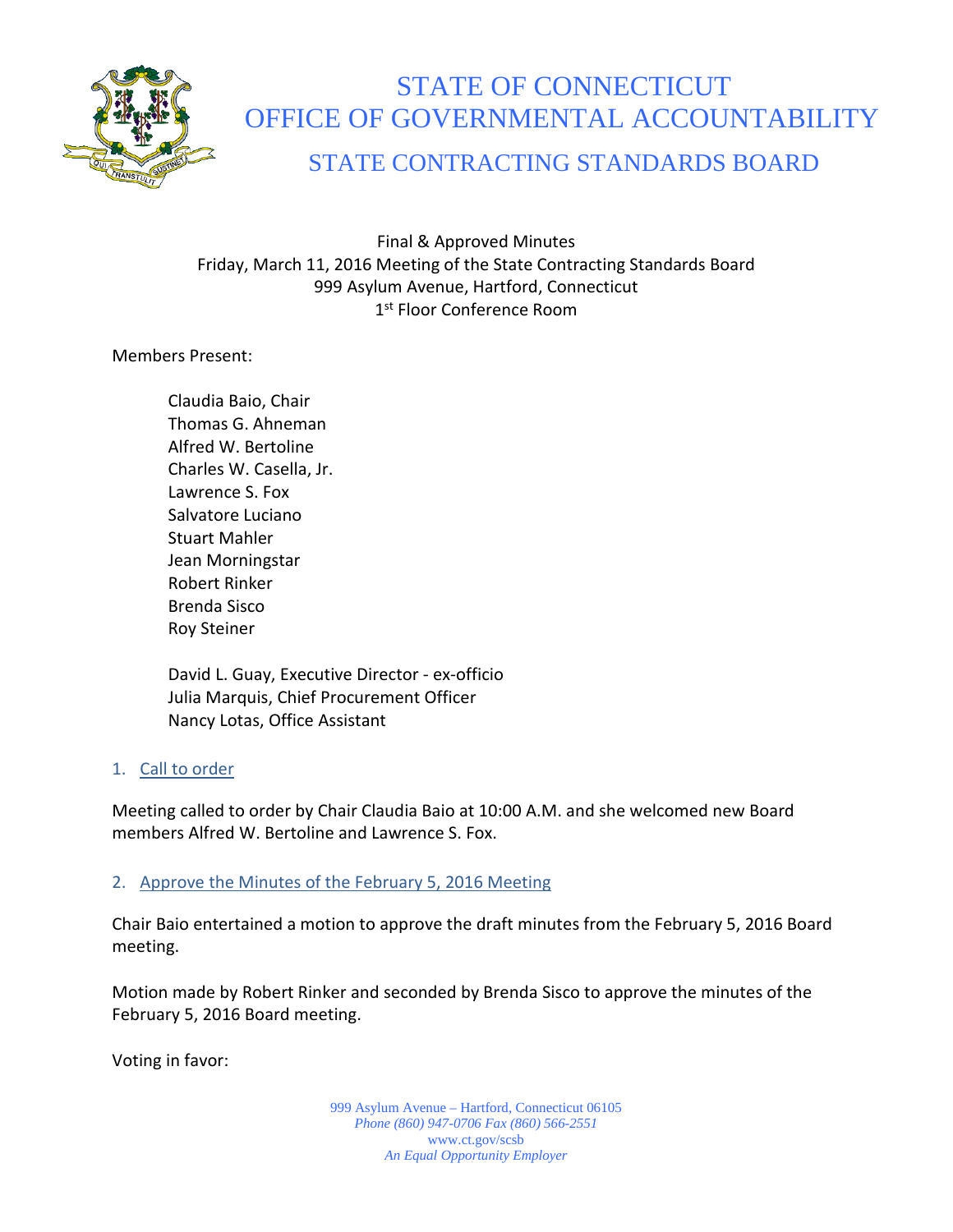Claudia Baio, Chair Charles W. Casella, Jr. Salvatore Luciano Stuart Mahler Jean Morningstar Robert Rinker Brenda Sisco Roy Steiner

Abstaining:

Alfred W. Bertoline Lawrence S. Fox

Not voting:

Thomas G. Ahneman

Motion passes, the minutes of the February 5, 2016 meeting were approved.

#### 3. Review of cost effectiveness evaluations

As requested by the Board, Julia Marquis requested from each agency data on the cost effectiveness evaluations that had been performed as required by C.G.S. 4e-16(p) .

Ms. Marquis explained the process involved in complying with Sec. 4e-16(p) and reviewed the spreadsheet provided to the Board that lists the responses from the agencies covering the period from October 1, 2014 until February 10, 2016.

Robert Rinker summarized that the reason for collecting the data is for the Board to decide what areas and agencies' privatization contracts to review.

After reviewing the collected data, Jean Morningstar asked Ms. Marquis to request from the Office of Labor Relations (OLR) a copy of all their contracts, and all contracts state- wide concerning labor negotiations, including higher education.

Mr. Rinker offered that looking at the cost effectiveness evaluations would provide direction for the Board of where to do functional reviews. With a functional review, the Board can ask for a cost benefit analysis to determine whether it is cheaper to perform the work in house versus outsourcing. The Board may choose an area to perform a functional review.

Discussion held on whether the Board is authorized to do one or more than one functional review per year. Mr. Mahler brought to the attention of the Board the following in 4e-16 (l) (1): The Board may review additional existing privatization contracts and shall review not less than

> 999 Asylum Avenue – Hartford, Connecticut 06105 *Phone (860) 947-0706 Fax (860) 566-2551* www.ct.gov/scsb *An Equal Opportunity Employer*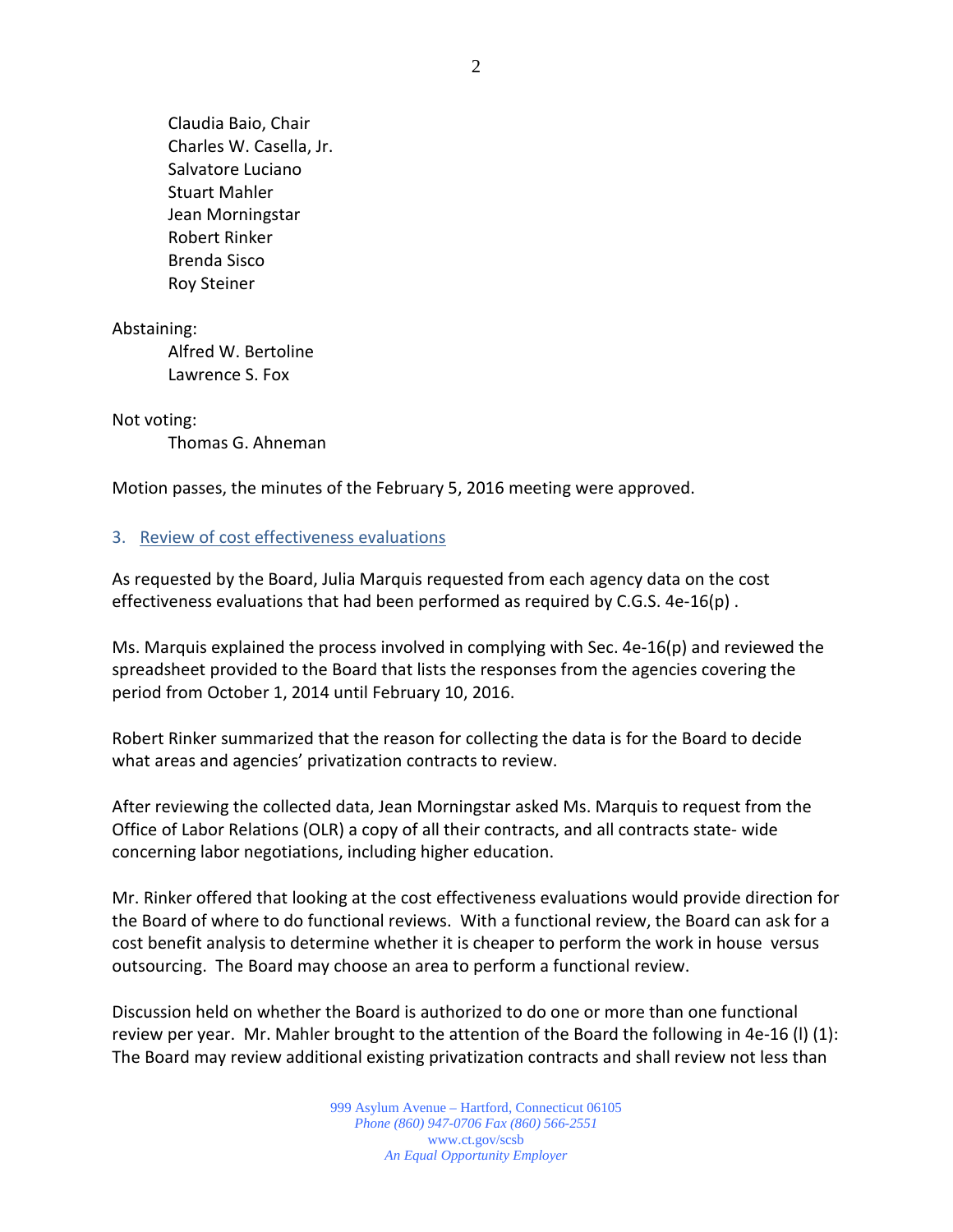one contracting area each year that is currently privatized. Charles Casella offered the reason the Board is looking into the matter is so the Board can promulgate standards and regulations.

Based upon discussions Ms. Marquis recapped the Board's requests of her. Request from the Office of Labor Relations (OLR) a copy of all their contracts, and all contracts state wide concerning labor negotiations, including from Judicial and higher education. To perform a deeper analysis of the cost effectiveness evaluation data collected and gather a clarification from the Office of Policy and Management (OPM) on the costs reported in the data collected on cost effectiveness evaluations.

### 4. Review of DMV Contract

Ms. Marquis provided the Board with factual information concerning the Department of Motor Vehicles' (DMV) 3M contract, which dates from 2008. She recounted that the original question asked by the Board was whether a performance bond was part of the contract.

Ms. Marquis reviewed the contract and reported that she has spoken with Allyson Bruce, contract management at the DMV, and Sharon Geanuracos, Director of Legal Counsel at the DMV.

In summary, the contract had provisions for recourse, but DMV took the position that they had reached a tipping point and decided it was better to work through the problems and challenges.

Salvatore Luciano provided samples of known problems and issues and commented on the eight year time frame for implementation.

Mr. Rinker indicated this is not the first IT contract with issues and suggested the Board should be considering best practices for the procurement of IT systems.

Lawrence Fox asked why the Board is reviewing this issue and what is the anticipated action of the Board. Ms. Marquis suggested that Mr. Rinker proposed the answer in best practices for procuring IT services.

Ms. Marquis summarized the tasks she had been asked to do. Ask DMV what they learned, what are best practices for IT contracts and what other states have contracting standards.

5. Mission Statement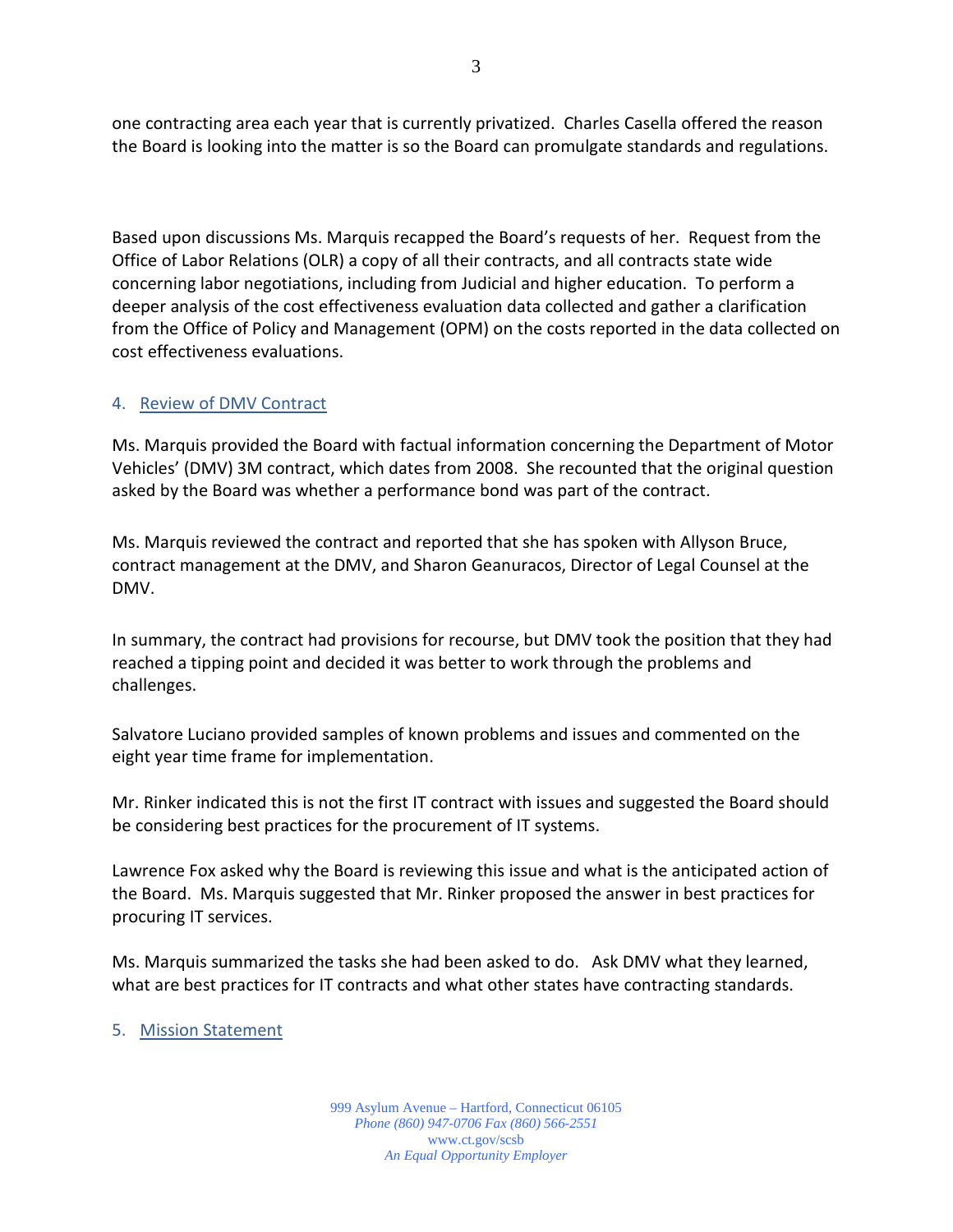Chair Baio initiated discussion on revision of the Board's mission statement, pointing to the draft proposed by Stuart Mahler.

**Mission -** *Our mission is to require that state contracting and procurement requirements are understood and carried out in a manner that is open, cost effective, efficient and consistent with State and Federal statutes, rules and regulations.*

Motion made by Robert Rinker and seconded by Salvatore Luciano to adopt the mission statement proposed by Stuart Mahler. All voted in favor. The new mission statement was adopted.

### 6. Other Business

No other business.

7. Executive Session per C.G.S. §§ 1-231 and 1-200(6) - Discussion concerning pending litigation – Sydney T. Schulman V. Connecticut State Contracting Standards Board

Motion made Robert Rinker and seconded by Jean Morningstar to go into executive session along with Legal Counsel per C.G.S. §§ 1-231 and 1-200(6) - Discussion concerning pending litigation – Sydney T. Schulman V. Connecticut State Contracting Standards Board. All voted in favor. The Board entered into executive session at 11:30 A.M.

The Board exited executive session at 11:55 A.M. and resumed regular session.

Motion made by Jean Morningstar and seconded by Lawrence Fox for the Board to ratify the subcommittee decision.

Voting in favor:

Claudia Baio, Chair Thomas G. Ahneman Alfred W. Bertoline Lawrence S. Fox Stuart Mahler Jean Morningstar Robert Rinker Brenda Sisco Roy Steiner

Voting no: